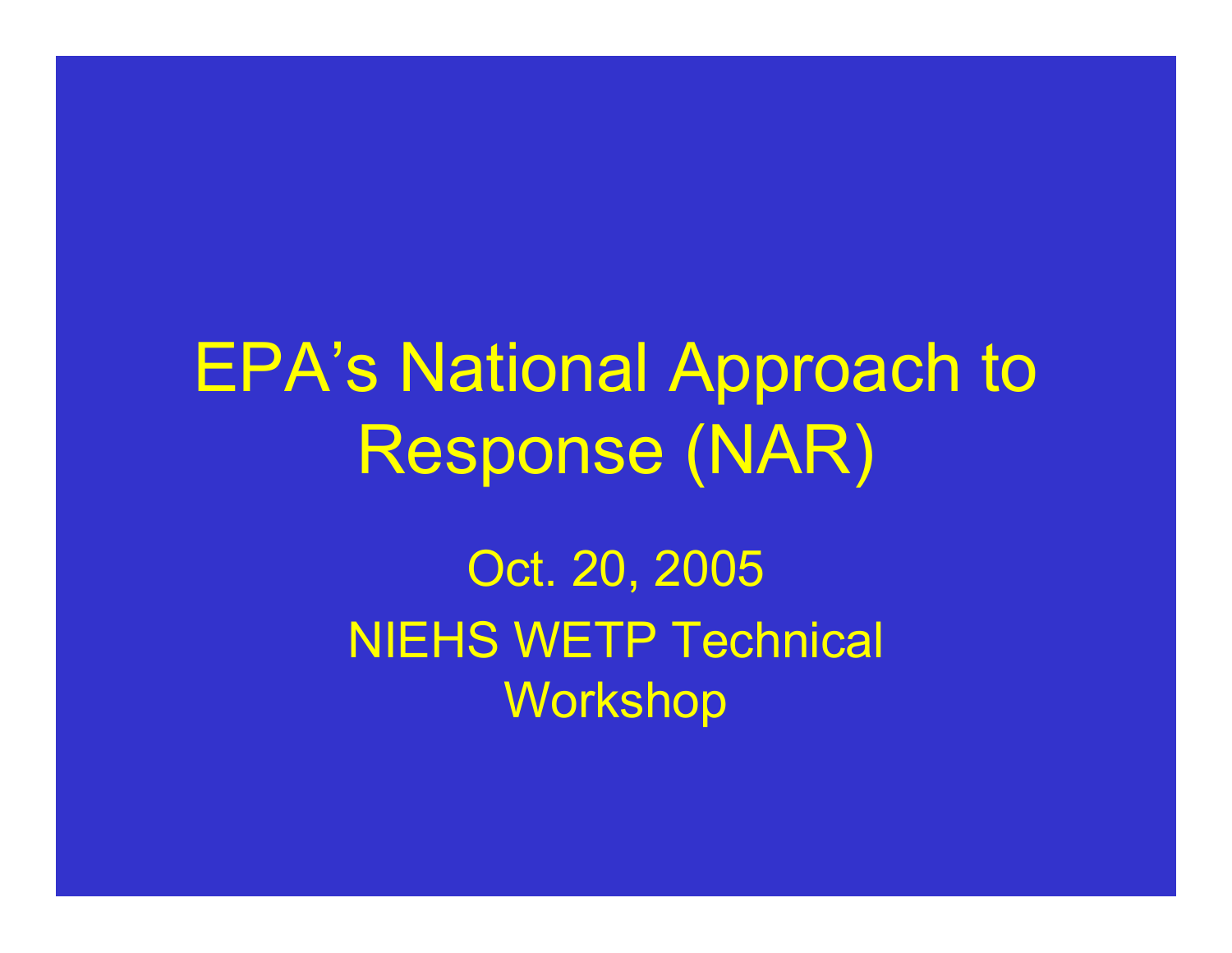#### National Contingency Plan (NCP) 1968

- 1967 Oil Spill Torrey Canyon
- $\bullet$ • 1st Comprehensive system of accident reporting, spill containment & cleanup
- Est. Response Headquarters, National Reaction Team, Regional Reaction Teams & precursors to today's <u>NRT</u> & <u>RRTs</u>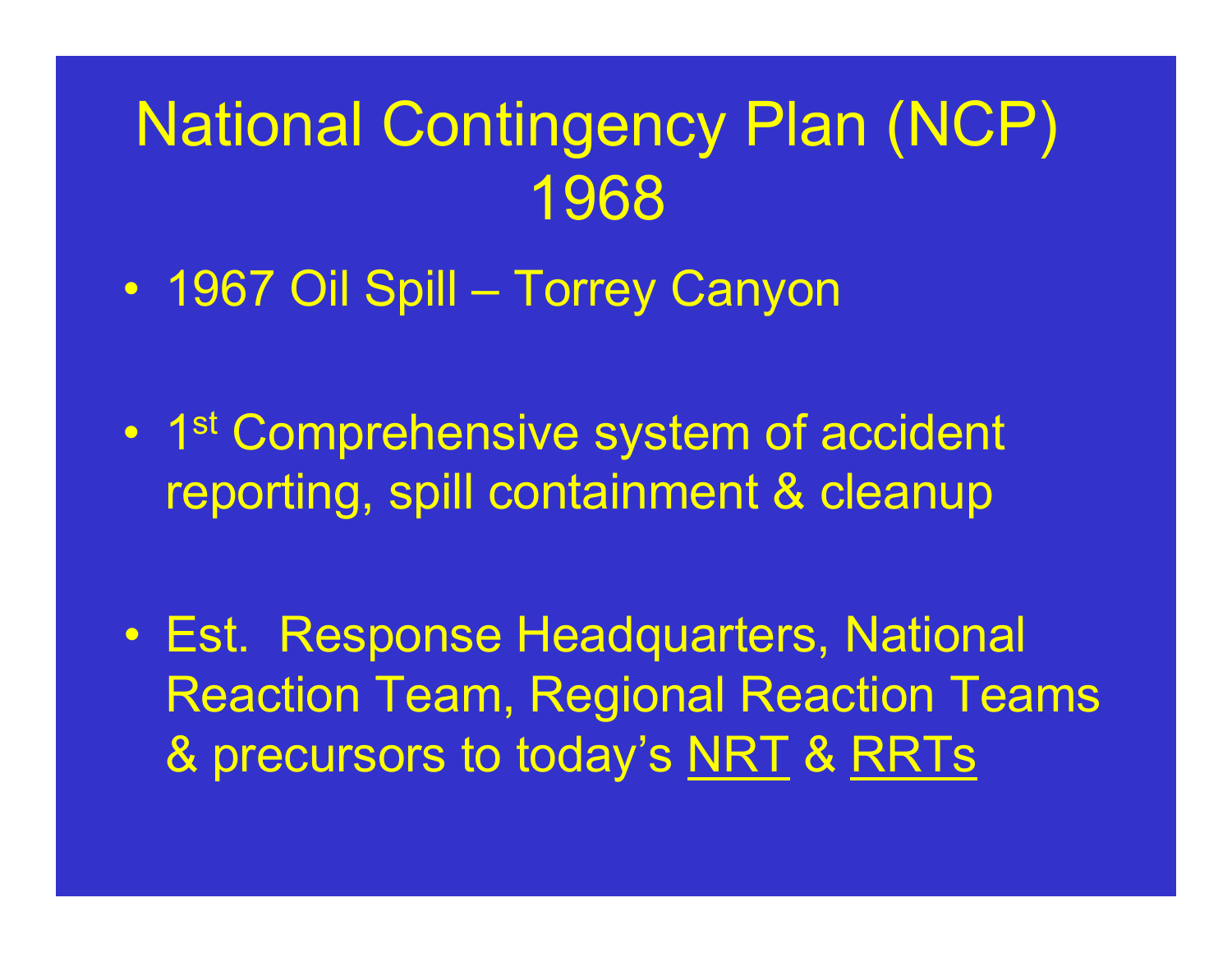#### Federal Response Plan (FRP) 1992

- Describes federal gov't mobilization
- Establishes Emergency Support Functions (ESF) 1-12…. ESF #10 Hazardous Mat'l
- $\bullet$ • Incorporated NCP for ESF #10 Responses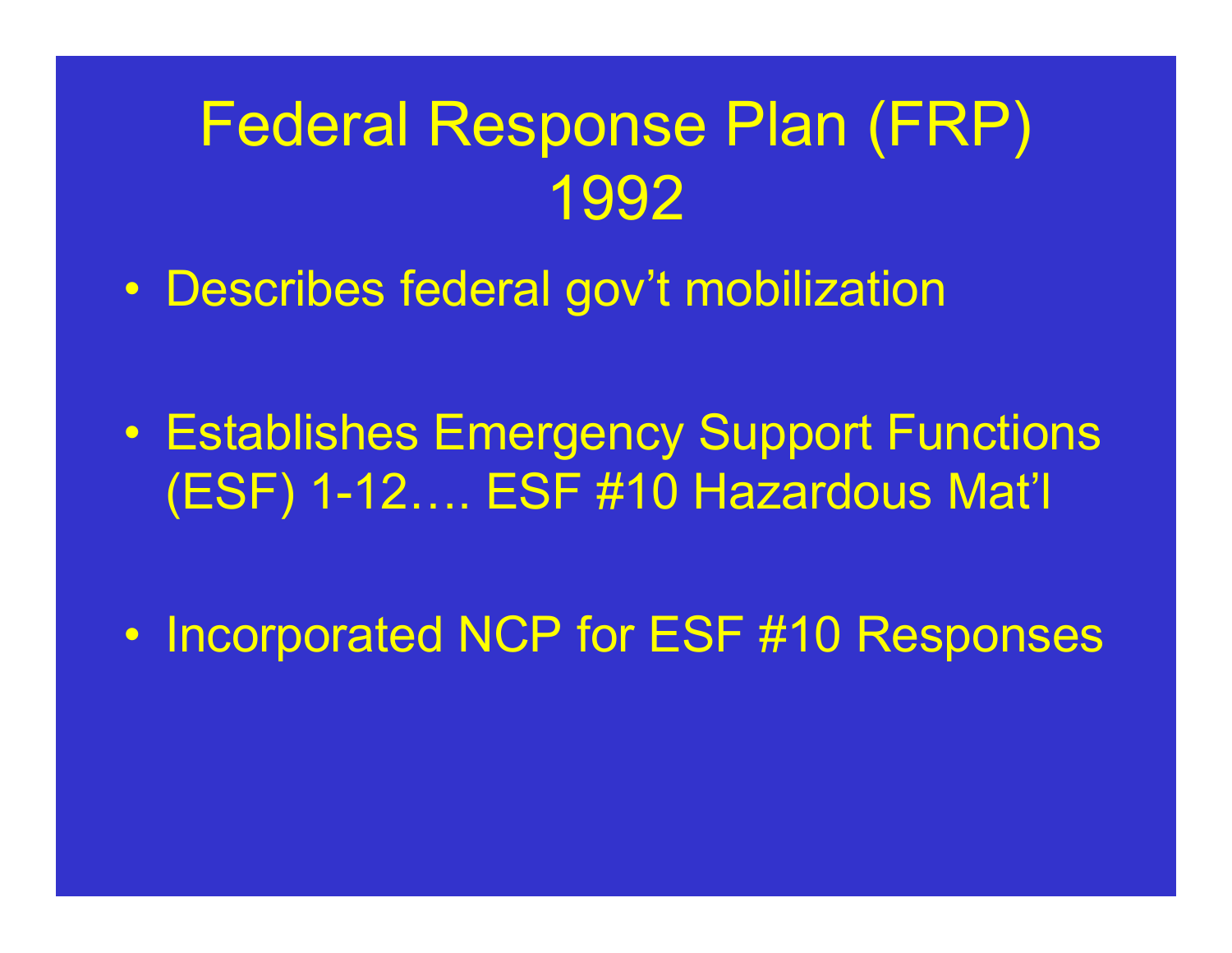#### National Response Plan (NRP) 2004

- Base Plan describes the structure and processes comprising A National Approach ..... to integrate efforts/resources: Federal, State, local, tribal, private-sector, & nongovernmental organizations
- $\bullet$  Appendixes: ESFs, Support Annexes & Incident Annexes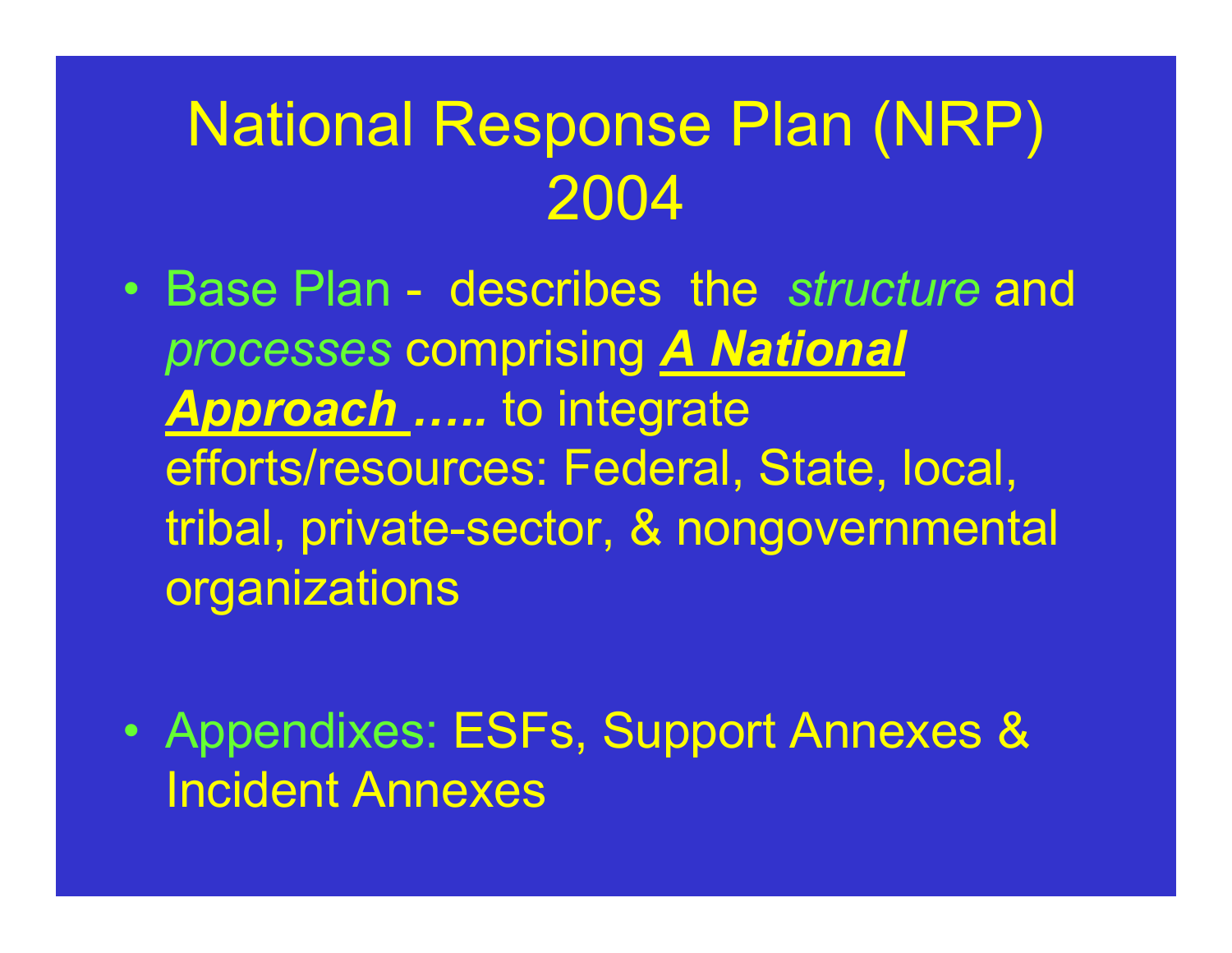NRP cont'd Appendixes

- $\bullet$ ESF # 1 15
- $\bullet$  Support Annexes: functional and administrative guidance to ensure <u>effective</u> and <u>efficient i</u>mplementation of the NRP.
- Incident Annexes: hazard situations requiring **specialized application** of NRP.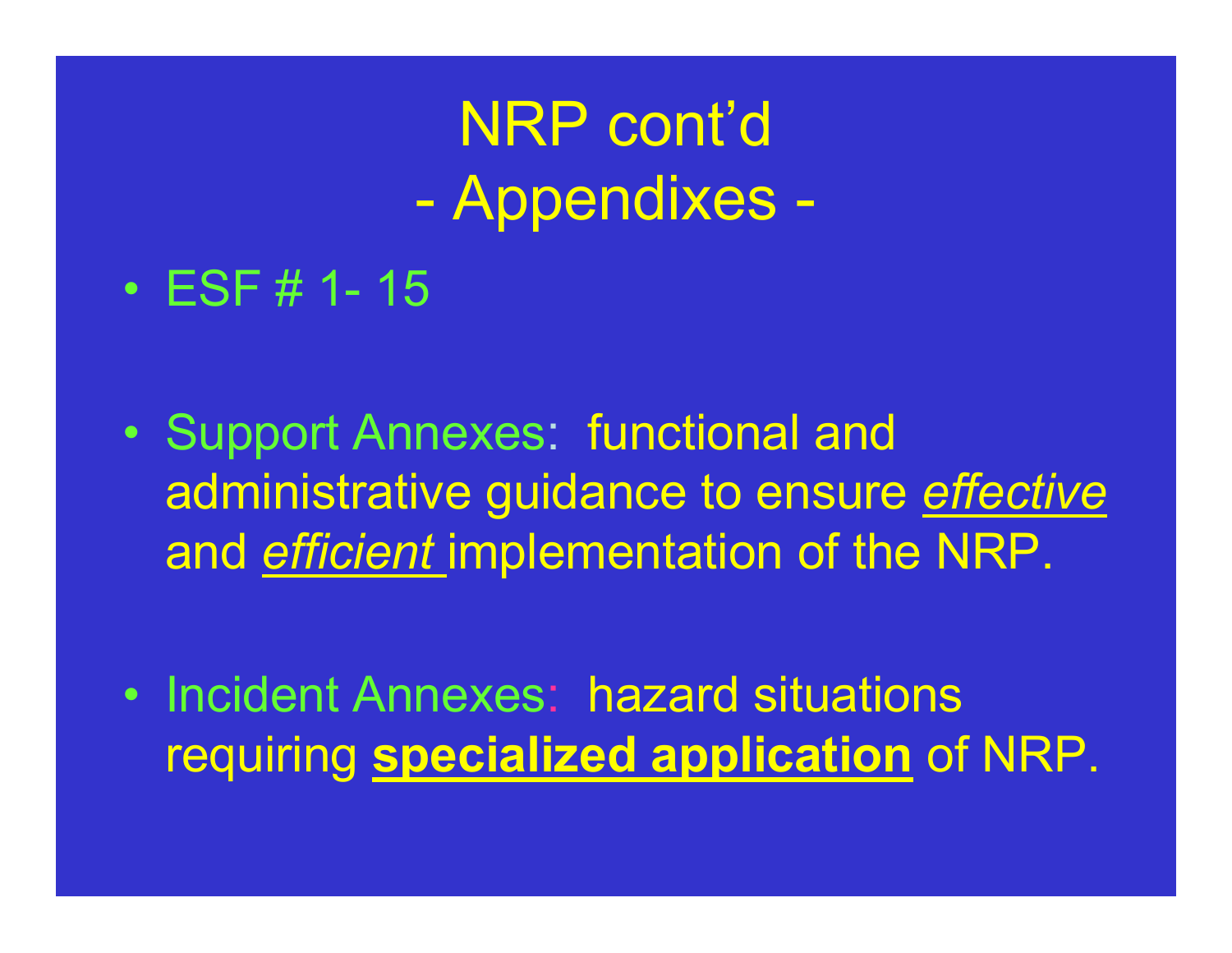NRP cont'd Appendixes

- ESF # 1 15
- New ESF's: # 5 – Emergency Management
	- # 13- Public Safety and Security

# 14- Long-term Community Recovery & **Mitigation**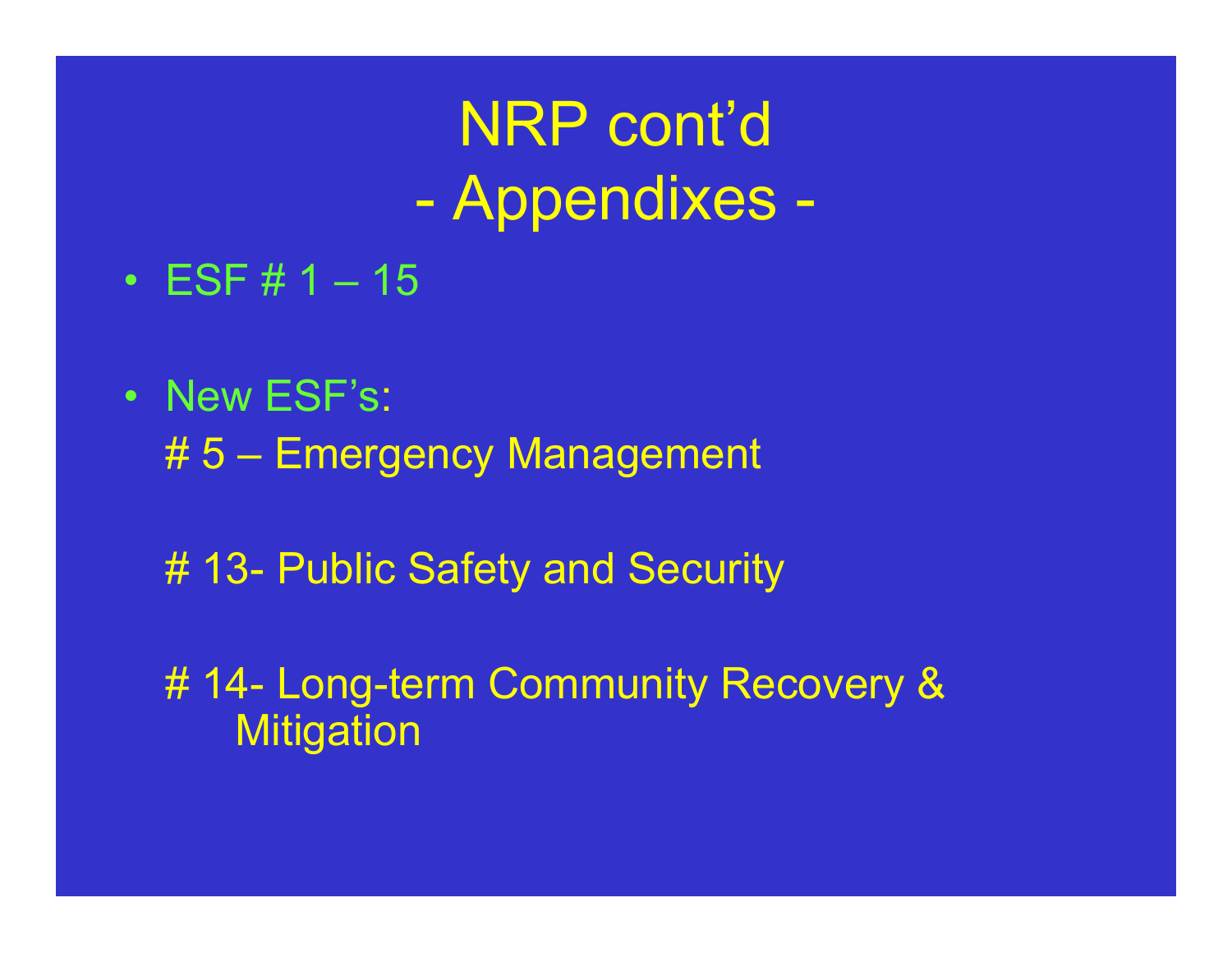# NRP cont'd Appendixes ESF # 1-15 -

- Modifications to FRP ESF titles:
	- $#8:$  8: "Public"… Health & Medical Services.
	- $# 10:$ "Oil and" Hazardous Materials Response.
	- $# 11:$ "Agriculture & Natural Resources" vs Food.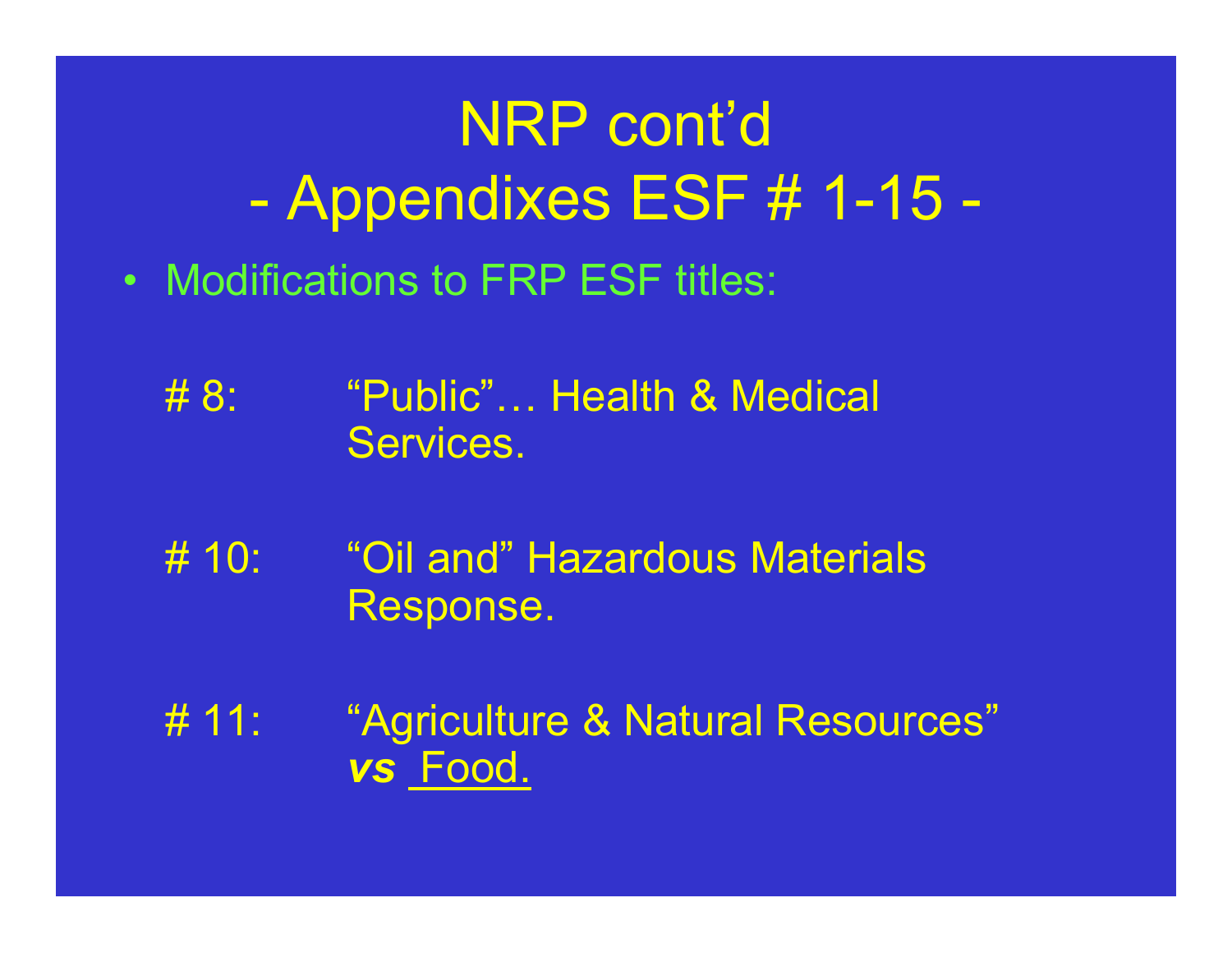# EPA's NAR 2003

- June 27, 2003 former EPA Administrator, Governor Christine Todd Whitman, signed NAR policy.
- $\mathbf C$ • <u>January 12, 2004</u> former Assistant Administrator for the Office of Solid Waste and Emergency Response (OSWER) Marianne Horinko issued EPA's NARWorkplan.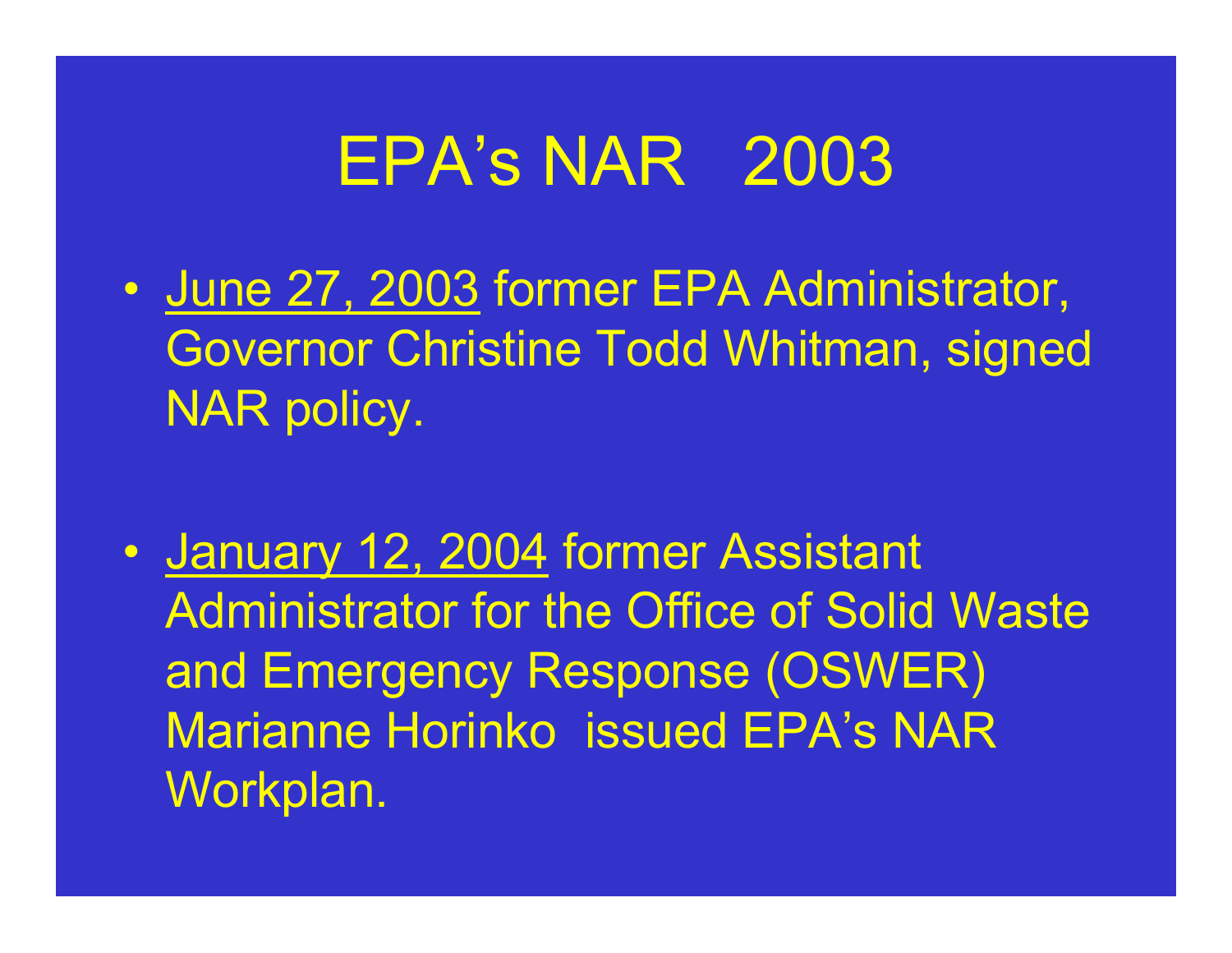# EPA's NAR WORKPLAN Top 10 Priorities

- <u>#1 Training and Exercises</u>
- #2 National Response Criteria
- $\bullet$  #3<u>3 Health and Safety</u>
- #4 National Telecommunication Plan
- #5 Incident and Data Management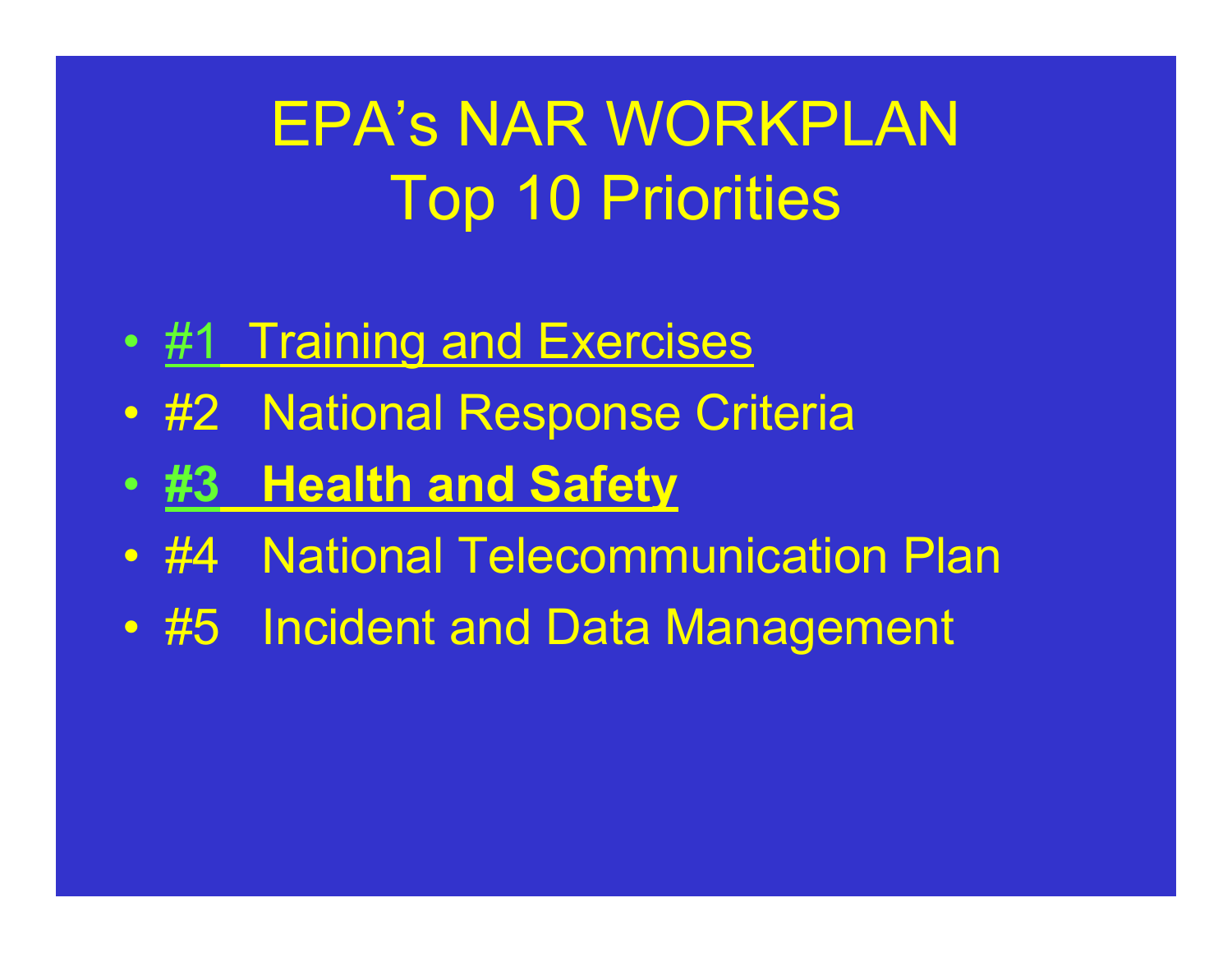# NAR WORKPLAN PRIORITIES cont'd

- #6 Equipment
- #7 Identification Clothing
- #8 Incident Management Assistance Team
- #9 Radiological Response Coordination
- #10 Contracts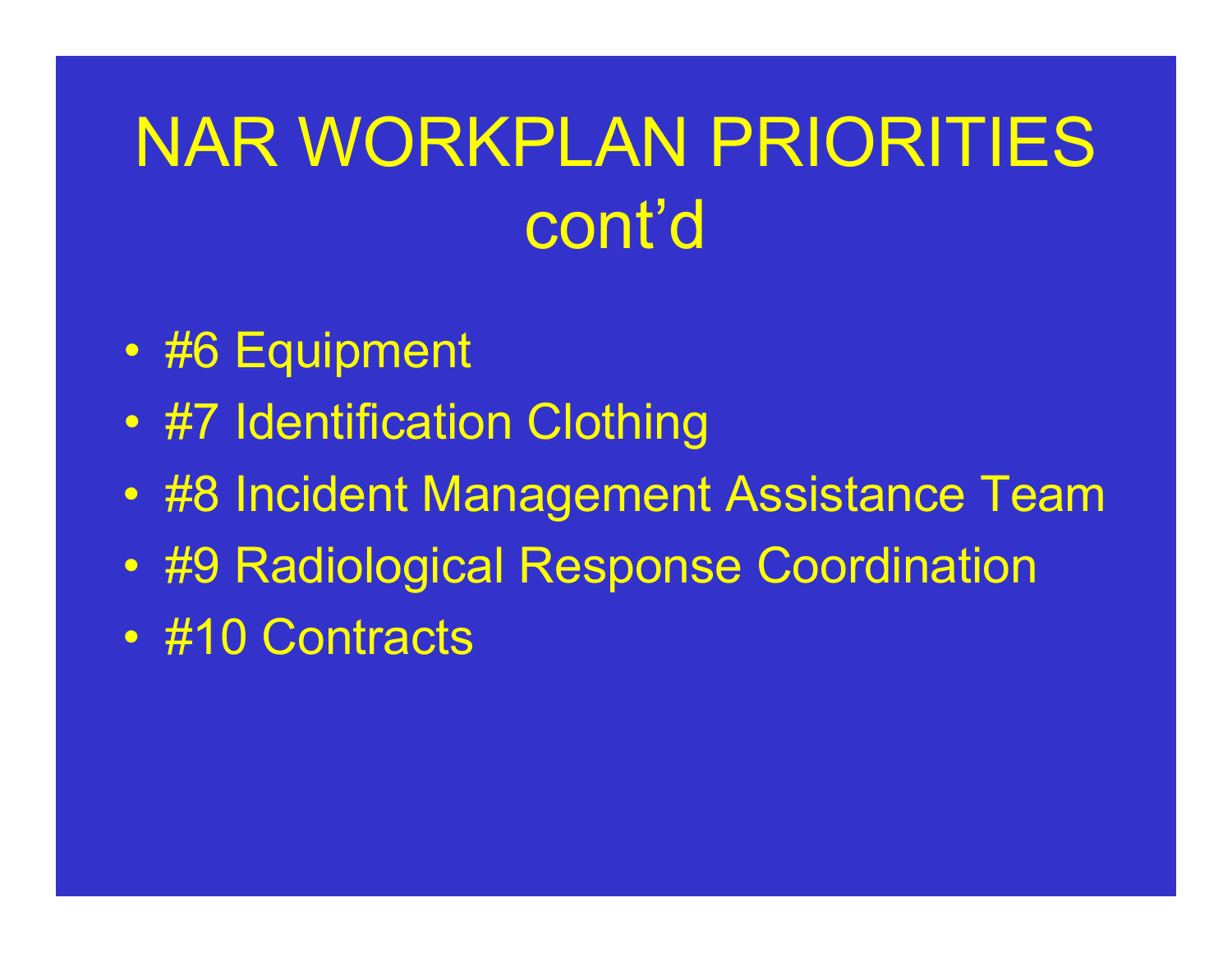# Priority # 1

• Training and Exercises

1. Develop <sup>a</sup> National Training Strategy

2. Training for all program employees from OSC's to Administrators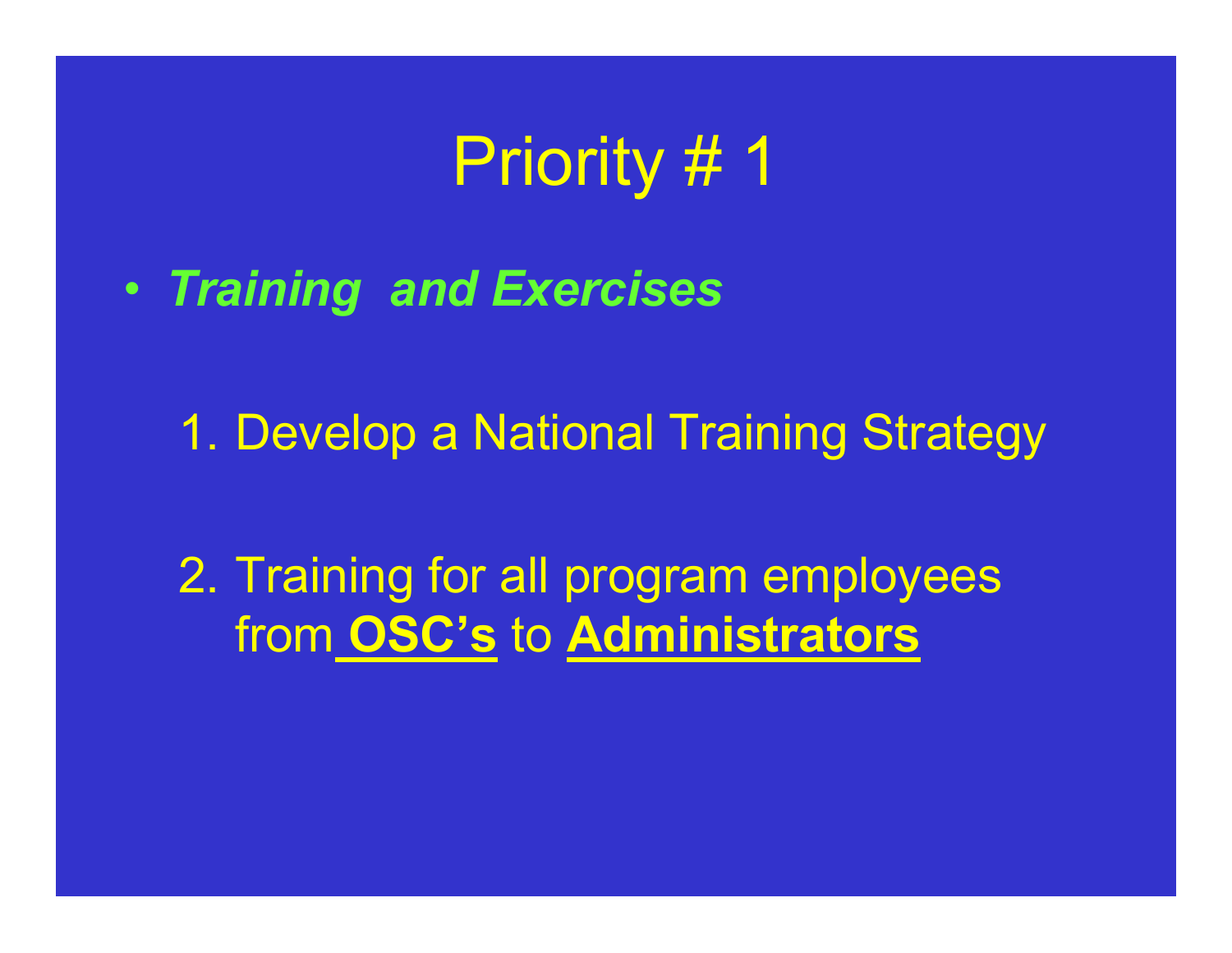# Priority #1 Cont'd

3. Training Includes:

- ICS

**Contract Contract Contract Contract Contract Contract Contract Contract Contract Contract Contract Contract Co** ER Orientation for Support Staff

<u> Tan</u> Inter-regional/readiness exercises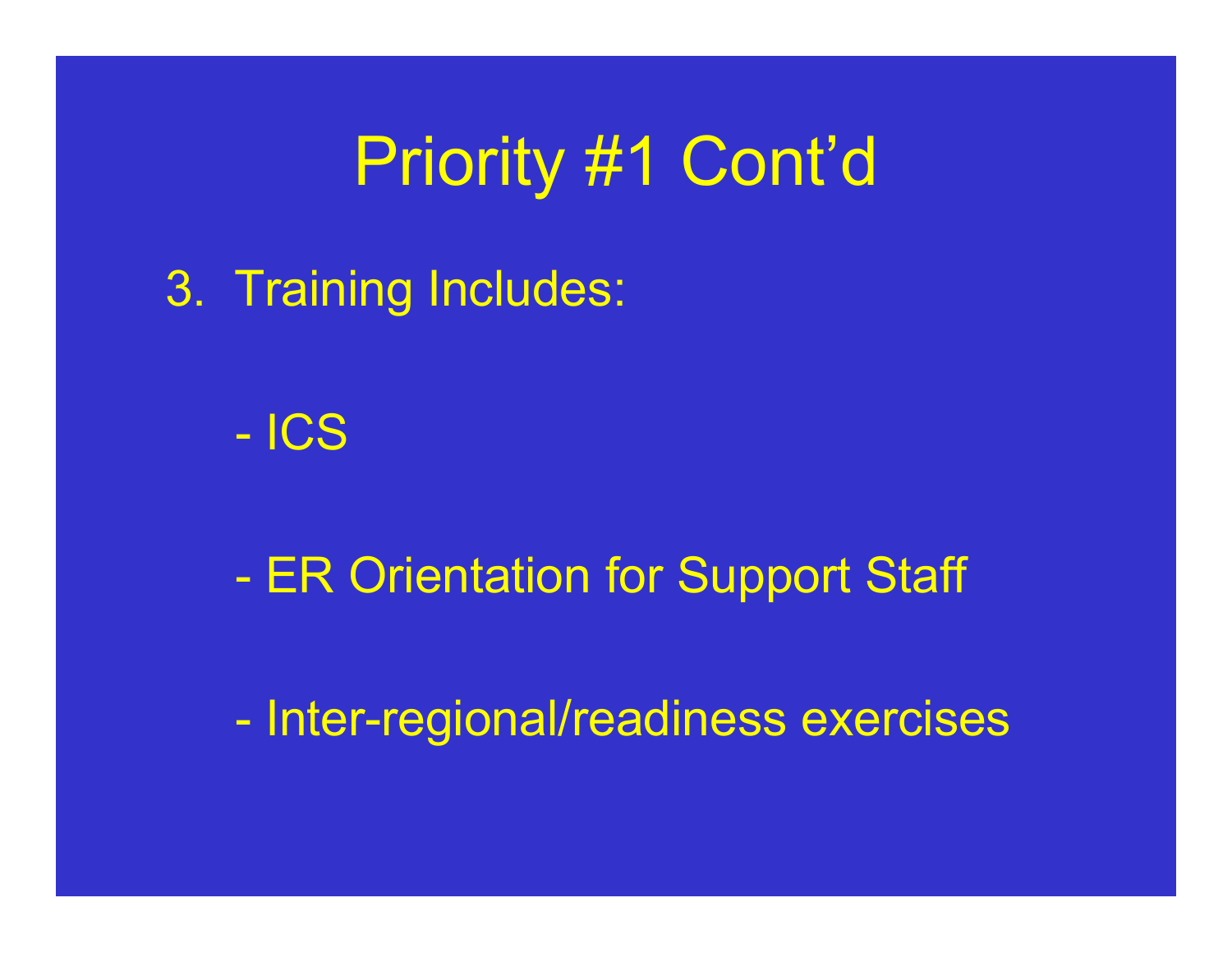# Priority # 3

• Health and Safety 1. Upgrade H&S protocols.

2. Develop & Implement …… National Emergency Response H&S Manual.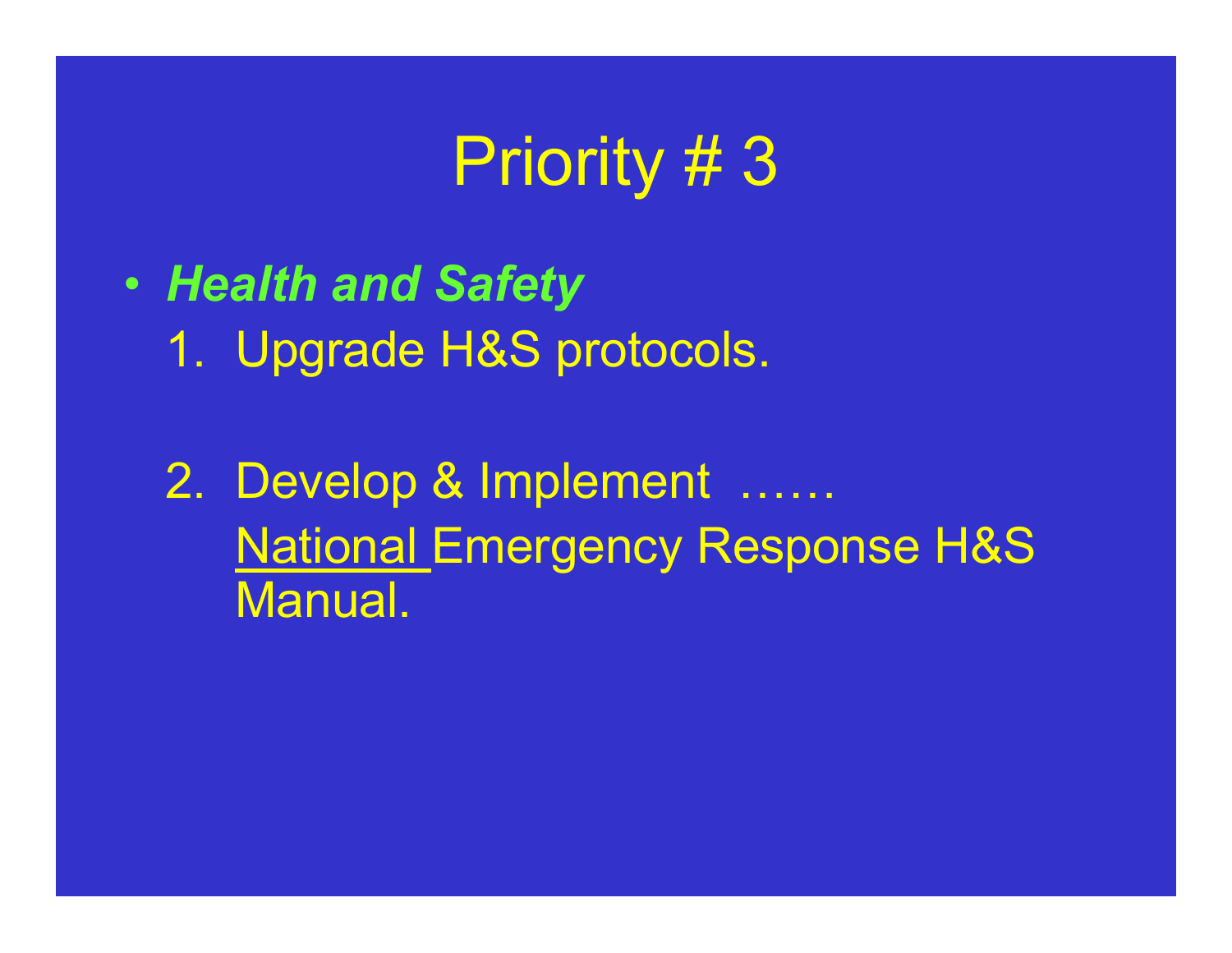## **Other Priority #3** H&S items - Cont'd

•TRAINTRAX.. Employee record

•WEBEOC... Resource needs & Rotation Schedules

•EOC.. H&S Desk (email link)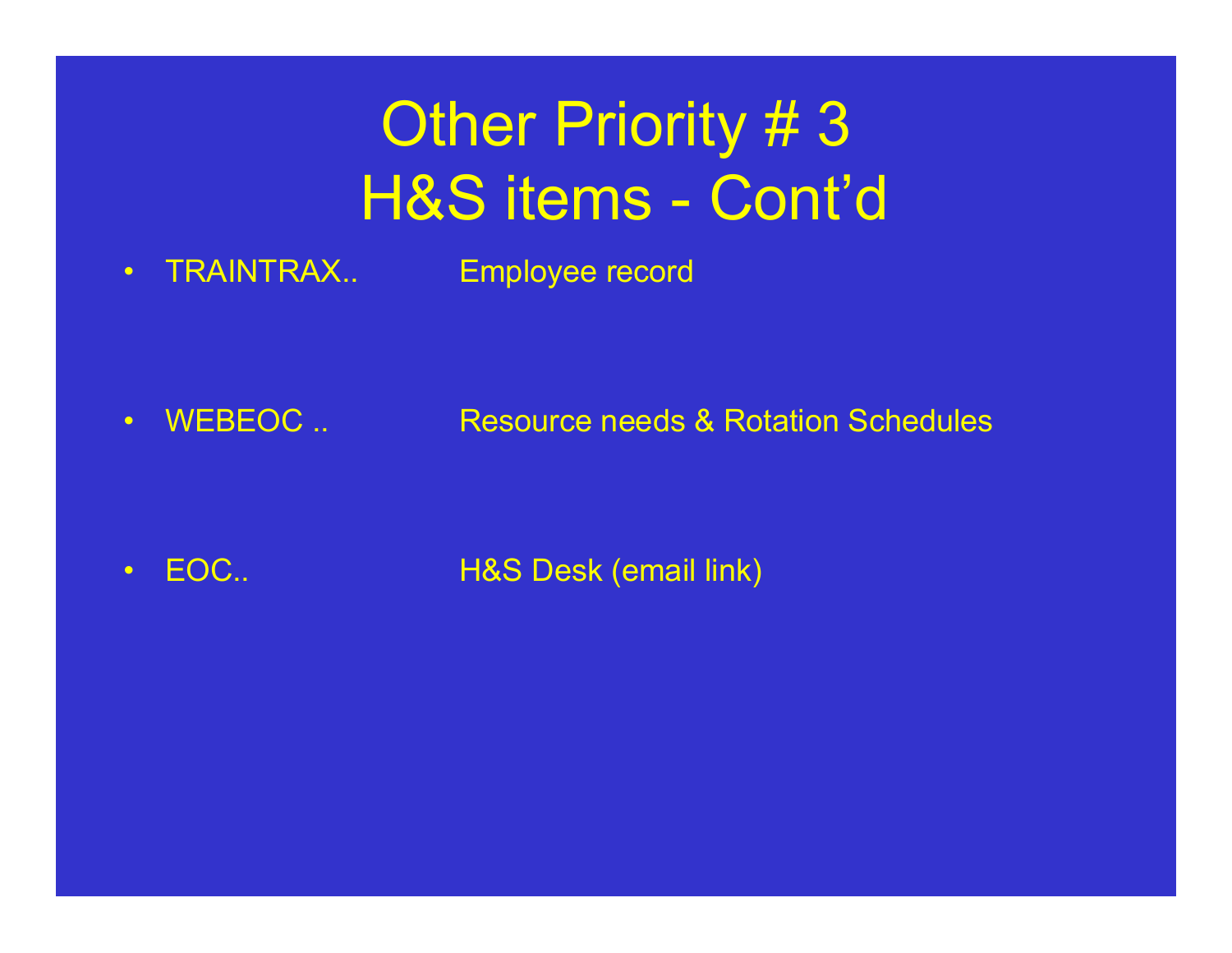| Address (8) http://www.epaosc.net/traintrax/TrainingStatus.aspx |            |                                                                     |                                                                        |                                               |                    |                        |                       | $\lnot$ $\lnot$ Go |  |
|-----------------------------------------------------------------|------------|---------------------------------------------------------------------|------------------------------------------------------------------------|-----------------------------------------------|--------------------|------------------------|-----------------------|--------------------|--|
| Viewpoint                                                       |            |                                                                     | Web Search - Gearch Results   1 Bookmarks - 2 Pop-ups - 1 V - 1 Photos |                                               |                    |                        |                       |                    |  |
| On-Scene Coordinator                                            |            |                                                                     |                                                                        | United States Environmental Protection Agency | EFA                |                        |                       |                    |  |
|                                                                 | Employees  | Training                                                            | Certification<br>Reports                                               | Admin<br>Logout                               | Navigate TrainTrax |                        |                       |                    |  |
| 圍<br>Export<br># Records: 20                                    |            | <b>Employee Training Status</b><br>As of 10/17/2005<br>Clear Filter |                                                                        |                                               |                    |                        | PageSize 50<br>$\sim$ |                    |  |
| Status<br>Days                                                  | Employee   |                                                                     | C Certification C Category                                             | Course                                        |                    |                        |                       |                    |  |
| $Current$ $\star$<br>Now -                                      | ALL        | $\left\vert \mathbf{v}\right\vert$                                  | ALL                                                                    | ICS 300/400<br>$\bullet$                      |                    | $\left  \cdot \right $ |                       |                    |  |
| <b>Name</b>                                                     |            | <b>Title</b>                                                        | Course                                                                 | <b>Date Taken</b>                             | <b>Frequency</b>   | <b>Next Due</b>        | <b>Status</b>         |                    |  |
| Allen, Harry                                                    | ERT        |                                                                     | ICS 300/400                                                            | 12/12/2003                                    | One Time           |                        | Current               | г                  |  |
| Camacho, Joann                                                  | ERT        |                                                                     | ICS 300/400                                                            | 12/12/2003                                    | One Time           |                        | Current               | г                  |  |
| Campagna, Philip                                                | ERT        |                                                                     | ICS 300/400                                                            | 08/20/2004                                    | One Time           |                        | Current               | г                  |  |
| Charters, David                                                 | ERT        |                                                                     | ICS 300/400                                                            | 07/14/2003                                    | One Time           |                        | Current               | г                  |  |
| Compton, Harry                                                  | ERT        |                                                                     | ICS 300/400                                                            | 04/02/2004                                    | One Time           |                        | Current               | г                  |  |
| Gilbert, John                                                   | ERT        |                                                                     | ICS 300/400                                                            | 10/31/2003                                    | One Time           |                        | Current               | г                  |  |
| Grohs, Bethany                                                  | <b>ERT</b> |                                                                     | ICS 300/400                                                            | 12/12/2003                                    | One Time           |                        | Current               | г                  |  |
| Humphrey, Alan                                                  | ERT        |                                                                     | ICS 300/400                                                            | 01/06/2004                                    | One Time           |                        | Current               | г                  |  |
| Lafornara, Joseph                                               |            | <b>CENTER DIRECTOR</b>                                              | ICS 300/400                                                            | 08/20/2004                                    | One Time           |                        | Current               | г                  |  |
| Mickunas, David                                                 | ERT        |                                                                     | ICS 300/400                                                            | 04/02/2004                                    | One Time           |                        | Current               | г                  |  |
| Newhart, Gary                                                   | ERT        |                                                                     | ICS 300/400                                                            | 04/02/2004                                    | One Time           |                        | Current               | г                  |  |
| Potoka, Bruce                                                   | ERT        |                                                                     | ICS 300/400                                                            | 07/14/2003                                    | One Time           |                        | Current               | Г                  |  |
| Powell, Greg                                                    | ERT        |                                                                     | ICS 300/400                                                            | 09/22/2003                                    | One Time           |                        | Current               | г                  |  |
| Prince Genrae                                                   | FRT        |                                                                     | ICS 300/400                                                            | One Time                                      |                    | Current                |                       |                    |  |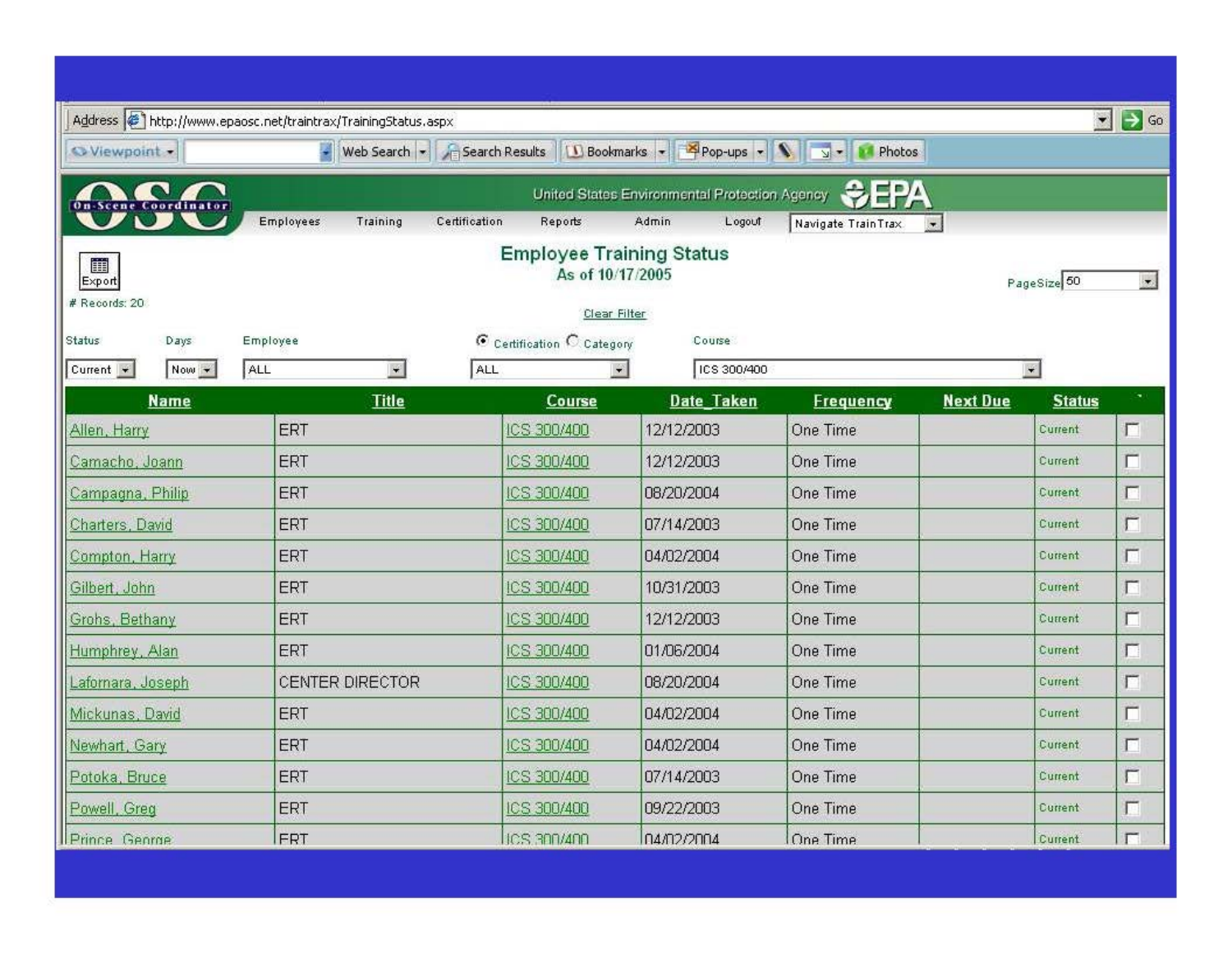#### $\Box$

#### nricane Katrina @ EPA Region 6

#### Asset Tracking Log

| ataid | <b>ICS Position</b>                               | <b>For Location</b> | Description                                                                                 | Within<br>Region | <b>IMT</b><br><b>Trained</b> | <b>Resource Name</b> | Arrival<br>Date | <b>Departure</b><br>Date | <b>Status</b>    |
|-------|---------------------------------------------------|---------------------|---------------------------------------------------------------------------------------------|------------------|------------------------------|----------------------|-----------------|--------------------------|------------------|
| 00791 | <b>Operations Section</b><br>Division/Croup Supr. | New Orleans.<br>LA  | Reg 1/2/7 fill Hazardous Debris East<br>Branch Deputy Director, relieving<br>Jo., More      |                  |                              | Mike Barry           | 2005/10/24 *    | 2005/11/08               | <b>SUPPLIED</b>  |
| 03699 | Operations Section<br>Division/Group Supr.        | New Orleans,<br>LA  | [OPS] R3/5 Hazardous Debris St.<br>Tammany Division Supervisor Decon<br>TFLD Re More        |                  |                              | Josie Clark          | 2005/10/13      | 2005/10/25               | DELIVERED        |
| 04189 | Operations Section<br><b>Branch Director</b>      | New Orleans.<br>LA  | [OPS] R6 Community Involvement Branch Yes<br>Director<br>Replacement for 3441               |                  |                              | Roger Hancock        | 2005/10/24      | 2003/11/08               | <b>SUPPLIED</b>  |
| 1589  | <b>Planning Section</b><br>Resource Unit          | New Orleans.<br>LA  | Note: Delayed Backfill for Joe Schaefer to<br>support the WEBBOC Asset<br>Tracke More       |                  |                              | John Gilbert         | 2005/10/24      | 2005/11/02               | SUPPLIED         |
| 04168 | Operations Section<br>Division/Group Supr.        | New Orleans,<br>LA  | [OPS] R3/5 Hazardous Debns Orleans<br>Division TFLD To be further<br>More<br>defined        |                  |                              | <b>Steven Hirsh</b>  | 2005/10/24      | 2005/11/08               | <b>SUPPLIED</b>  |
|       | <b>Finance Section</b><br>Procurement Unit        | New Orleans.<br>LA. | Field Administrative Specialist with<br>finance and contract for New Orleans<br>More        |                  |                              | Linda Marzulli       | 2005/10/29      | 2005/11/15               | SUPPLIED         |
| 1588  | Command Liaison<br>Officer                        | New Orleans.<br>ΊA. | Tom Volteggio - replacement for SFO<br>Created for Field resource request<br>m. More        |                  |                              | Tom Volteggio        | 2005/10/15      | 2005/10/29               | <b>SUPPLIED</b>  |
| 04170 | Operations Section<br>Division/Croup Supr.        | New Orleans,<br>LA. | [OPS] R3/5 Hazardous Debris Orleanss<br>Division Colledation TFLD<br>Replaceme. More        |                  |                              | Theresa Holz         | 2005/10/24      | 2005/11/08               | <b>SUPPLIED</b>  |
| 13862 | Logistics Section<br>Procurement Unit             | New Orleans,<br>LA  | <b>LOGIHIGH PRIORITY ANY REGION</b><br>FILL - Need a replacement for Barry<br>Evans as More |                  |                              | Barbara Levison      | 2005/10/30      | 2005/11/14               | <b>SUPPLIED</b>  |
| 04176 | Operations Section<br>Division/Group Supr.        | New Orleans,<br>LA  | [OPS] R1/2/7 Hazardous Debris Jefferson<br>Division Bulking and Disposal<br>TFL More        |                  |                              |                      | 2005/10/24      | 2005/11/08               | <b>REQUESTED</b> |
|       | Operations Section                                | New Orleans.        | [OPS] R1/2/7 Hazardous Debris Jefferson<br>Disable Board Refresh                            |                  |                              | Cris DOnofiio        | 2005/10/24      | 2005/11/08               | <b>SUPPLIED</b>  |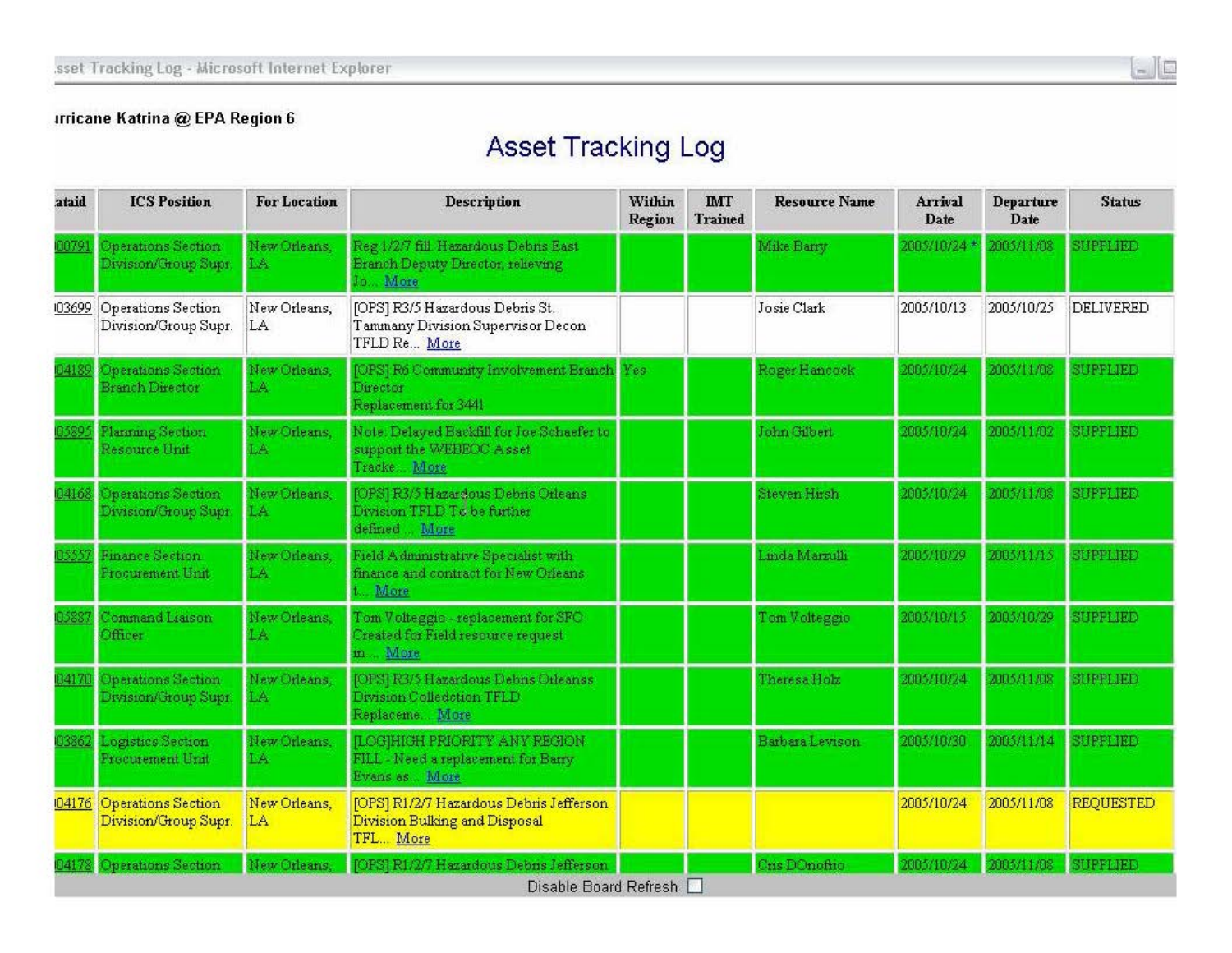#### **Other Priority #3** H & S items – cont'd

OSWER Policy Directive (9285.312), 07/28/05…

Mandatory Implementation of the National Emergency Response Health and Safety Manual:

- <u> Here</u> Tier # 1: H&S Implementation Workgroup
- Tier # 2: Removal Managers Committee
- and the state of the state of the state of the state of the state of the state of the state of the state of th Tier # 3: H & S Senior Management Committee